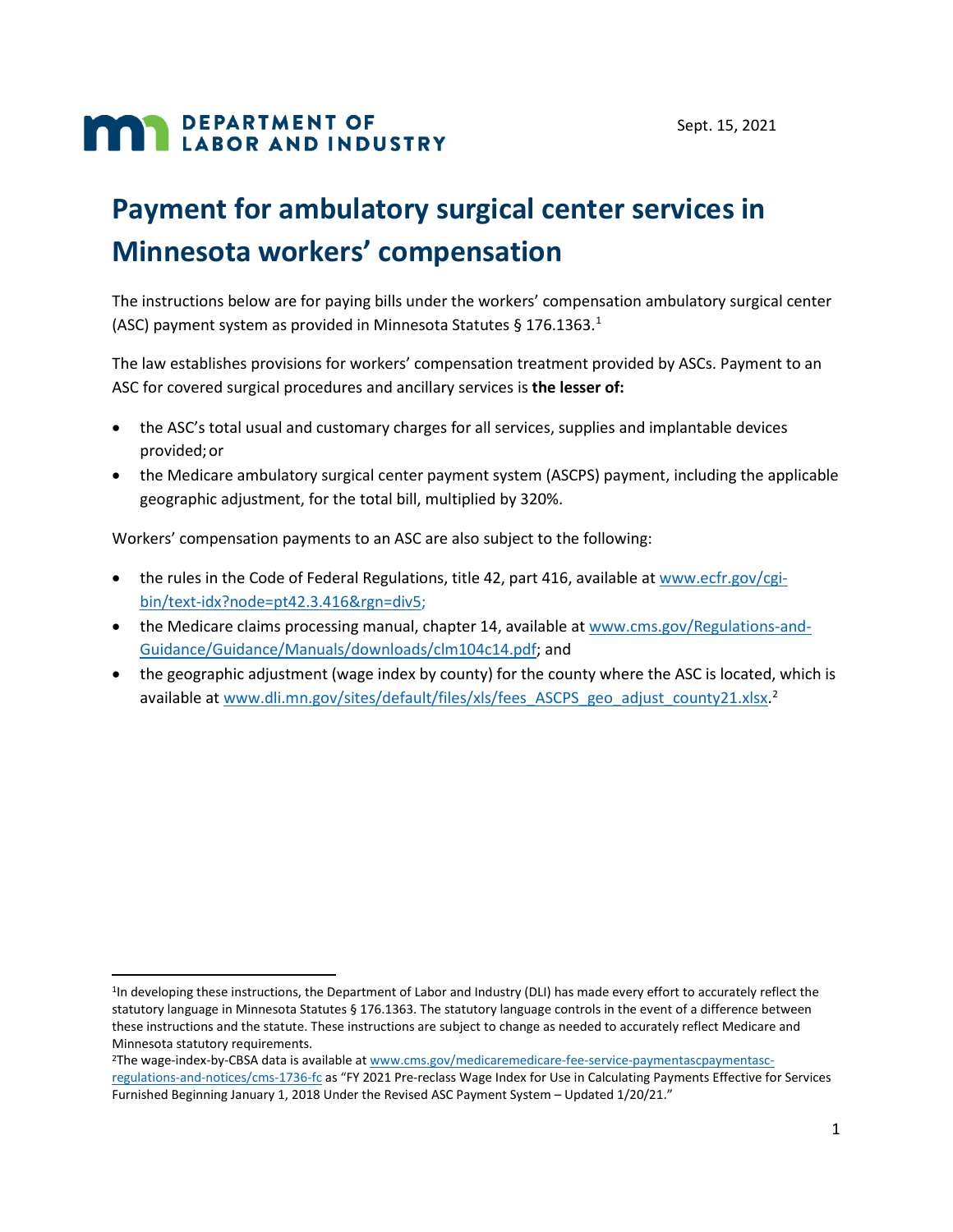# **Determining Minnesota workers' compensation payments and using the National Government Services lookup tool**

#### **Minnesota Statutes**

Medicare makes a single payment to ASCs for covered surgical procedures, which include ASC facility services that are furnished in connection with the covered procedure. ASCs are also paid separately for covered ancillary services.

Minnesota Statutes § 176.1363 uses the following from Medicare's ASCPS addenda:

- Addendum AA, which provides payment rates for covered surgical procedures and payment indictors (defined in Addendum DD1) that specify whether the procedure is subject to other applicable payment provisions, such as the multiple-procedure discount;
- Addendum BB, which provides payment rates for covered ancillary services; and
- Addendum DD1, which lists payment indicators for services.

### **Payment formula**

To calculate a payment under Minnesota's workers' compensation payment system, the Medicare payment rate for the procedure or ancillary service is multiplied by 320% and adjusted by the applicable wage index for the county in which the ASC is located, according to the following formula:

Minnesota payment = Medicare payment rate x ( $(.5 \times \text{wage index}) + .5$ ) x 320%.

For example, a surgical procedure with a Medicare payment rate of \$1,500.00 provided by an ASC with a wage index of 1.2 would be paid as follows:

$$
$1,500 \times ((.5 \times 1.2) + .5) \times 320\% = $5,280.00
$$

The Medicare ASC addenda are available on the Department of Labor and Industry (DLI) website at [www.dli.mn.gov/business/workers-compensation/work-comp-medical-fee-schedules-asc-user](http://www.dli.mn.gov/business/workers-compensation/work-comp-medical-fee-schedules-asc-user-agreement)[agreement.](http://www.dli.mn.gov/business/workers-compensation/work-comp-medical-fee-schedules-asc-user-agreement) Addenda DD2 and EE is informational only and is not used to calculate Minnesota workers' compensation payments.

#### **Lookup tool**

National Government Services (NGS) also provides a tool that can be used to look up ASC fees, available at [www.ngsmedicare.com.](http://www.ngsmedicare.com/)

To access the lookup tool:

- 1) sign in as a "Guest" on the NGS website;
- 2) indicate you are a Part B provider and your state is Minnesota;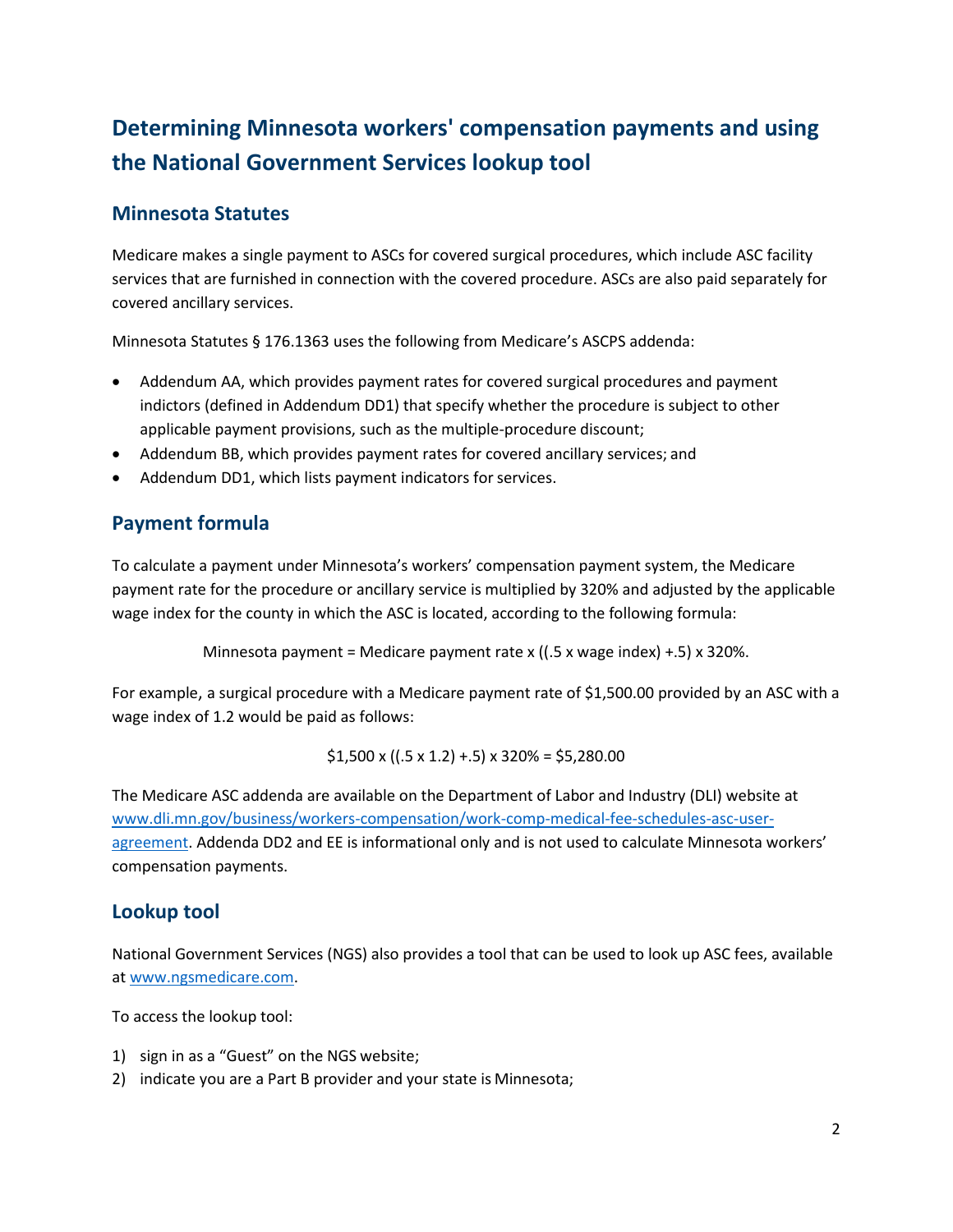- 3) after you have logged in to the portal, click the "Fee Schedule Lookup" link in red on the right side of the page;
- 4) select "ASC Fees" from the drop down menu at the top;
- 5) for result type, select "Specific to Fee Code";
- 6) select the county the ASC is located in and type in the Healthcare Common Procedure Coding System (HCPCS) code for the specific service; and
- 7) for the date of service, use July 1 of the year of the most recent update of the addenda available on DLI's website. DLI updates the ASC addenda Oct. 1 of each year.

For example, if the ASC addenda on DLI's website is for services provided from Oct. 1, 2021, to Sept. 30, 2022, enter "July 1, 2021" as the date of service in the ASC lookup tool for services provided between those dates.

The lookup tool will calculate the Medicare payment, including the geographic adjustment.<sup>[3](#page-2-0)</sup> The payment in the "Amount" field is multiplied by 320%, as in the formula above, to calculate the Minnesota workers' compensation payment. [4](#page-2-1)

# **Description of Medicare addenda**

#### **Addendum AA: Final ASC Covered Surgical Procedures**

Addendum AA lists ASC covered surgical procedures. The columns in Addenda AA are described below.

- Column A: Lists Healthcare Common Procedure Coding System codes for covered surgical procedures.
- Column B: Indicates Medicare payment notes, described at the bottom of Addendum AA.
- Column C: Lists the short descriptions of covered surgical procedures.
- Column D: States whether the procedure is subject to a multiple-procedure discount. When more than one surgical procedure that is subject to the multiple procedure discount, as indicated in this column with the letter "Y," is performed in the same operative session, special payment rules apply.<sup>[5](#page-2-2)</sup>
	- $\circ$  Step 1: The covered surgical procedure with the highest payment rate in Column G is paid 100% of the applicable ASC payment amount according to the formula above.
	- $\circ$  Step 2: For any other procedure performed in the same operative session that is subject to the multiple procedure discount according to this column, payment is 50% of the applicable ASC payment, computed using the formula and 50% (.5) of the amount in column G.

For example, if a bill from an ASC with a wage index of 1.2 includes two surgical codes, each subject to multiple procedure discounting, with Medicare payment rates of \$500.00 and \$1,500.00, payment would be calculated as follows:

<span id="page-2-0"></span><sup>&</sup>lt;sup>3</sup>Codes that have a \$0 fee schedule amount will not display a search result.

<span id="page-2-1"></span><sup>4</sup>This assumes there is no amount listed in the FC or FB Modifier fields that applies to the claim.

<span id="page-2-2"></span><sup>5</sup>The steps and example below assume the payment rate in Column G is less than the charged amount on the bill.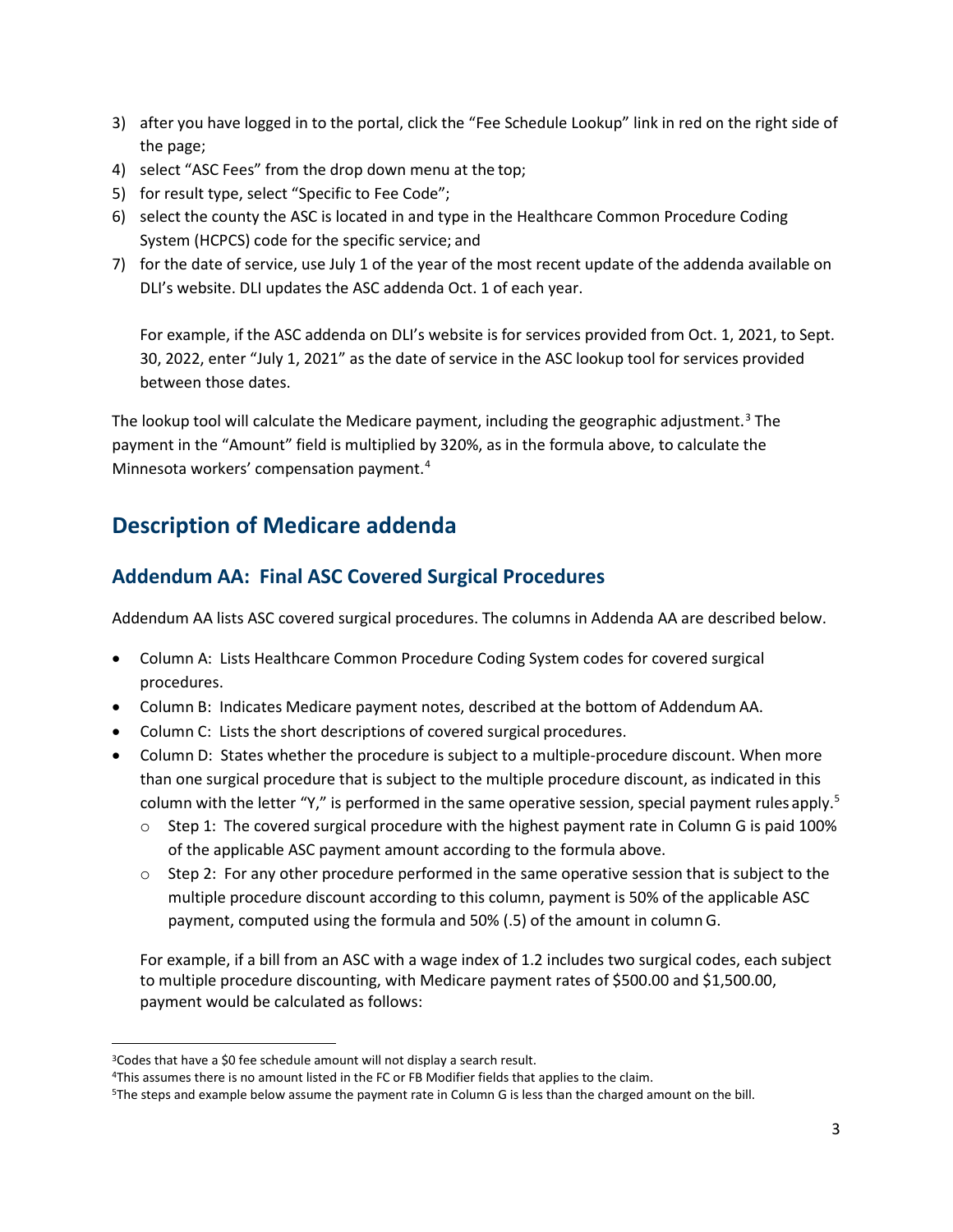$$1,500 \times ((.5 \times 1.2) + .5) \times 320\% = $5,280.00$ ; and

 $$500 x .5 x ((.5 x 1.2) + .5) x 320\% = $880.00.$ 

This only applies when more than one procedure on a bill is identified as subject to multiple procedure discounting on Addendum AA. The total payment must still not exceed the ASC's usual and customary charge for all services, supplies and implantable devices provided.

- Column E: Lists the assigned payment indicator for the procedure. Payment indicators are described in addendum DD1 (see below).
- Column F: Lists the payment weight of the covered surgical procedure. For purposes of Minnesota's workers' compensation this column is not used to calculate the payment amount.
- Column G: Lists the Medicare ASCPS payment for payable surgical procedures. This number is multiplied by 320% and then adjusted by the applicable geographic adjustment (wage index) to calculate the Minnesota workers' compensation payment.

# **Addendum BB: Final ASC Covered Ancillary Services Integral to Covered Surgical Procedures**

Addendum BB lists ancillary services that are integral to a covered surgical procedure billed by the ASC and that are separately payable. Ancillary services are furnished immediately before, during or immediately after the covered surgical procedure.

The columns in addendum BB are described below.

- Column A: Lists HCPCS codes for ancillary services.
- Column B: Indicates Medicare payment notes, described at the bottom of Addendum BB. $^6$  $^6$
- Column C: Lists the short descriptions of ancillary services.
- Column D: Indicates the drug pass through expiration during calendar year. This column is not used for purposed of Minnesota workers' compensation.
- Column E: Lists the assigned payment indicator for the service. Payment indicators are described in Addendum DD1 (see below).
- Column F: Lists the payment weight of the ancillary service. For purposes of Minnesota workers' compensation, this column is not used to calculate the payment amount.
- Column G: Lists the Medicare ASCPS payment for covered ancillary services. This number is multiplied by 320% and then adjusted by the applicable geographic adjustment (wage index) to calculate the Minnesota workers' compensation payment.

<span id="page-3-0"></span><sup>6</sup>Certain HCPCS codes may reference Medicare comment indicators from addendum DD2 in column B. For purposes of the Minnesota ASCPS Addendum DD2 is informal only.